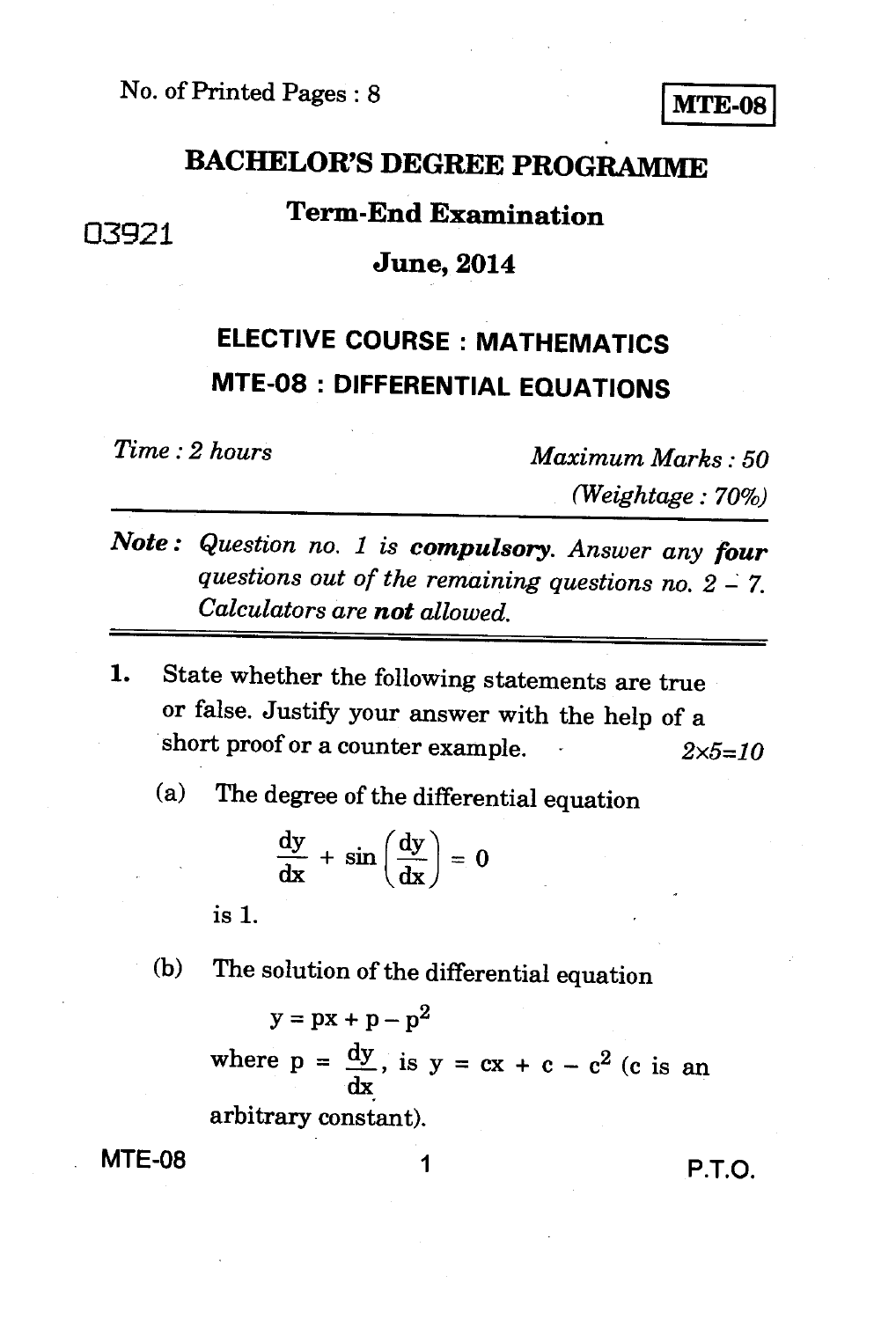(c) The most general form of a second order<br>contribution in two partial differential equation independent variables x and y is

$$
A\frac{\partial^2 u}{\partial x^2} + 2B\frac{\partial^2 u}{\partial x \partial y} + C\frac{\partial^2 u}{\partial y^2} + D\frac{\partial u}{\partial x} + E\frac{\partial u}{\partial y} + Fu = G,
$$

where A, B, C, D, E, F and G are constants only.

(d) The equation

 $yz dx + (x^2y - xz) dy + (x^2z - xy) dz = 0$ 

is not integrable.

(e) A particular integral of the differential. equation

$$
y'' - 2y' = e^x \sin x
$$

is 
$$
\frac{1}{2}
$$
 e<sup>x</sup> sin x.

2. (a) Solve the differential equation

$$
\frac{\mathrm{dy}}{\mathrm{dx}} = \frac{x + 2y - 3}{2x + y - 3}.
$$

(b) Solve the differential equation

$$
x\frac{dy}{dx} + y = y^2 \ln x.
$$

4

(c) Given that  $y_1(x) = \frac{1}{x}$  is one solution of the

differential equation

$$
2x^2 y'' + 3x y' - y = 0, \ x > 0
$$

find a second linearly independent solution of the equation.

MTE-08 2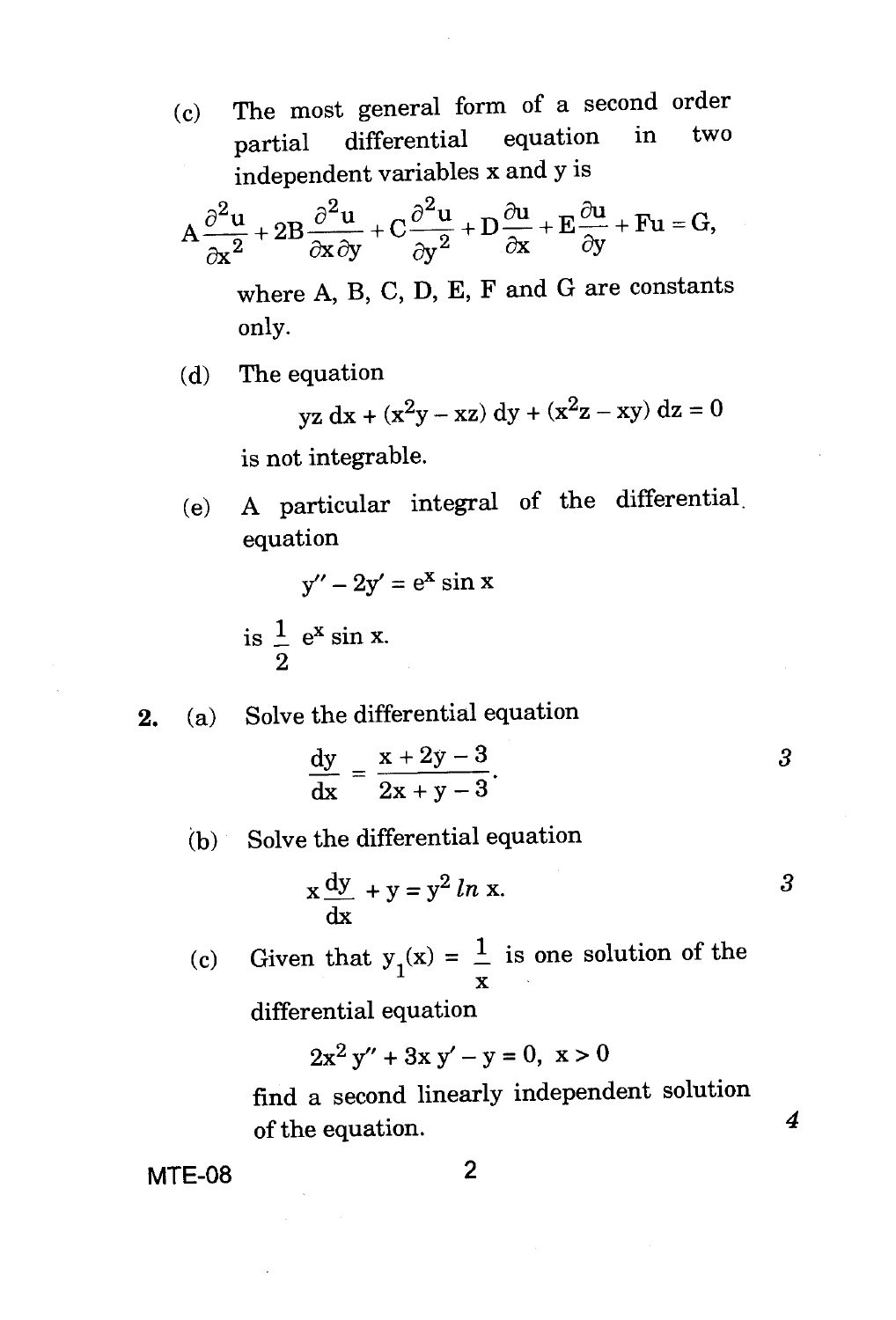**3.** (a) Solve the simultaneous equations

$$
\frac{dx}{(x-y)y^2} = \frac{dy}{-(x-y)x^2} = \frac{dz}{z(x^2+y^2)}.
$$

(b) Solve the differential equation  
\n
$$
\frac{d^2y}{dx^2} - 2\frac{dy}{dx} + y = x^2e^{3x}.
$$

(c) Apply the method of variation of parameters to solve the following differential equation :

$$
\frac{d^2y}{dx^2} + x^2y = \sec nx;
$$

where n is a constant. **4** 

**4.** (a) In a certain culture of bacteria the rate of increase of bacteria is proportional to the number present. If the number of bacteria doubles in 4 hours, how many will there be at the end of  $12$  hours ?  $4$ 

#### (b) Solve the partial differential equation

$$
xzp + yzq = xy.
$$

(c) Apply Charpit's method to solve the equation

$$
z - px - qy = p^2 + q^2.
$$

**5.** (a) Solve the differential equation

$$
\frac{\partial^2 z}{\partial x^2} - \frac{\partial^2 z}{\partial y^2} + 3\frac{\partial z}{\partial y} + \frac{\partial z}{\partial x} - 2z = e^{x-y} - x^2y.
$$
  
(b) Solve:  

$$
x^2 y'' - 2xy' + 2(1 + x^2) y = 0, x > 0.
$$
3

$$
MTE-08 \t\t 3 \t\t P.T.O.
$$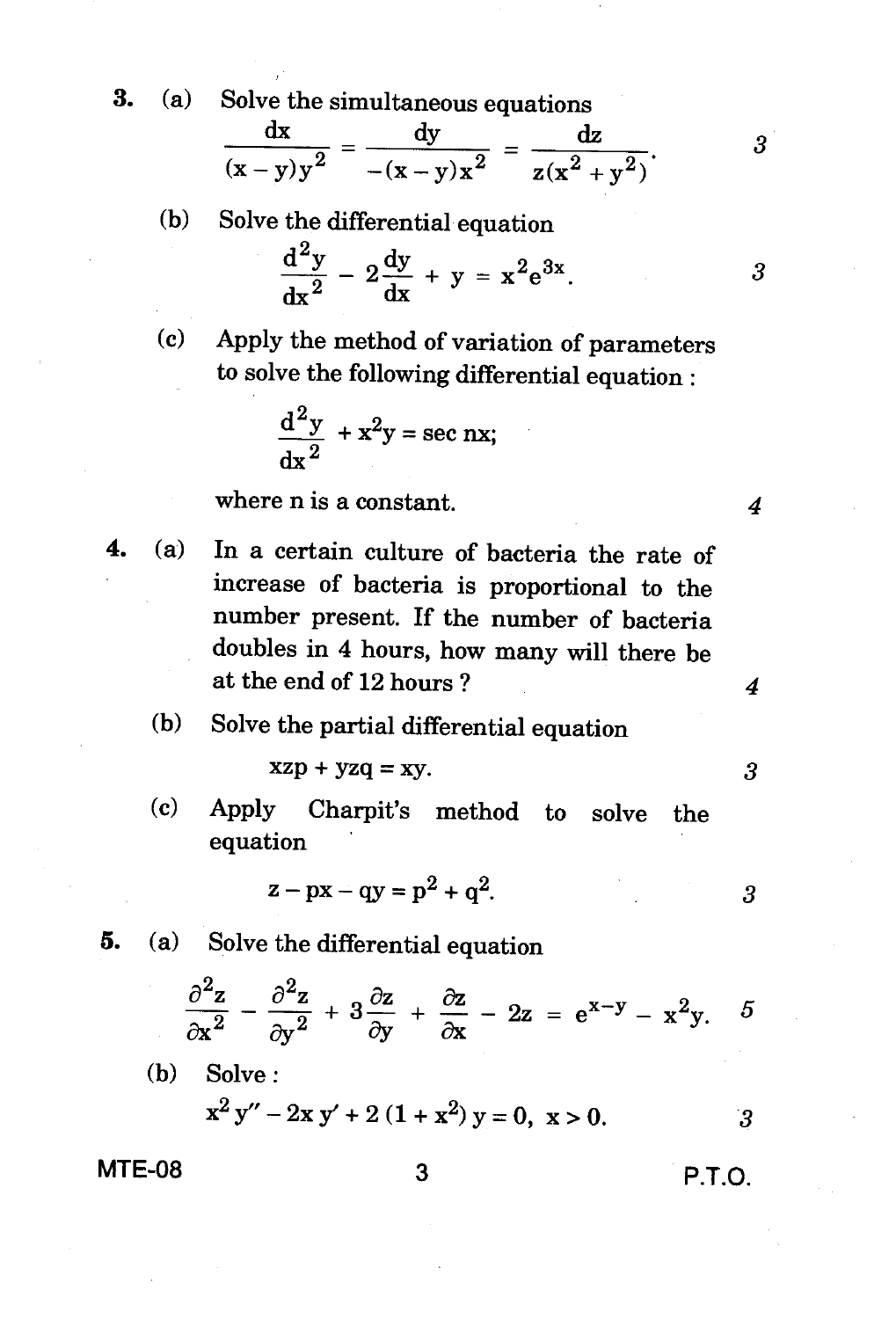(c) Classify the following partial differential equation into elliptic, parabolic or hyperbolic equation :

$$
x^2 \frac{\partial^2 u}{\partial x^2} - y^2 \frac{\partial^2 u}{\partial y^2} = y \frac{\partial u}{\partial y}.
$$

- 6. (a) Find the temperature in a bar of length  $l$ with both ends insulated and with initial temperature in the rod being  $\sin \frac{\pi x}{l}$ . 7
	- (b) Solve the differential equation

$$
x dx + y dy = \frac{a^{2}(x dy - y dx)}{x^{2} + y^{2}}.
$$

5

3

7. (a) Find the orthogonal trajectories on the sphere

$$
x^2 + y^2 + z^2 = 4
$$

of its intersections with the family of planes

$$
z=k, -2\leq k\leq 2.
$$

(b) Write the equation

 $y dx + (xy + x - 3y) dy = 0$ 

in the linear form and hence find its solution.

(c) Find a homogeneous linear differential equation with constant coefficients that is  $\overline{2}$ satisfied by  $y = 4x e^x \sin 2x$ .

**MTE-08 4**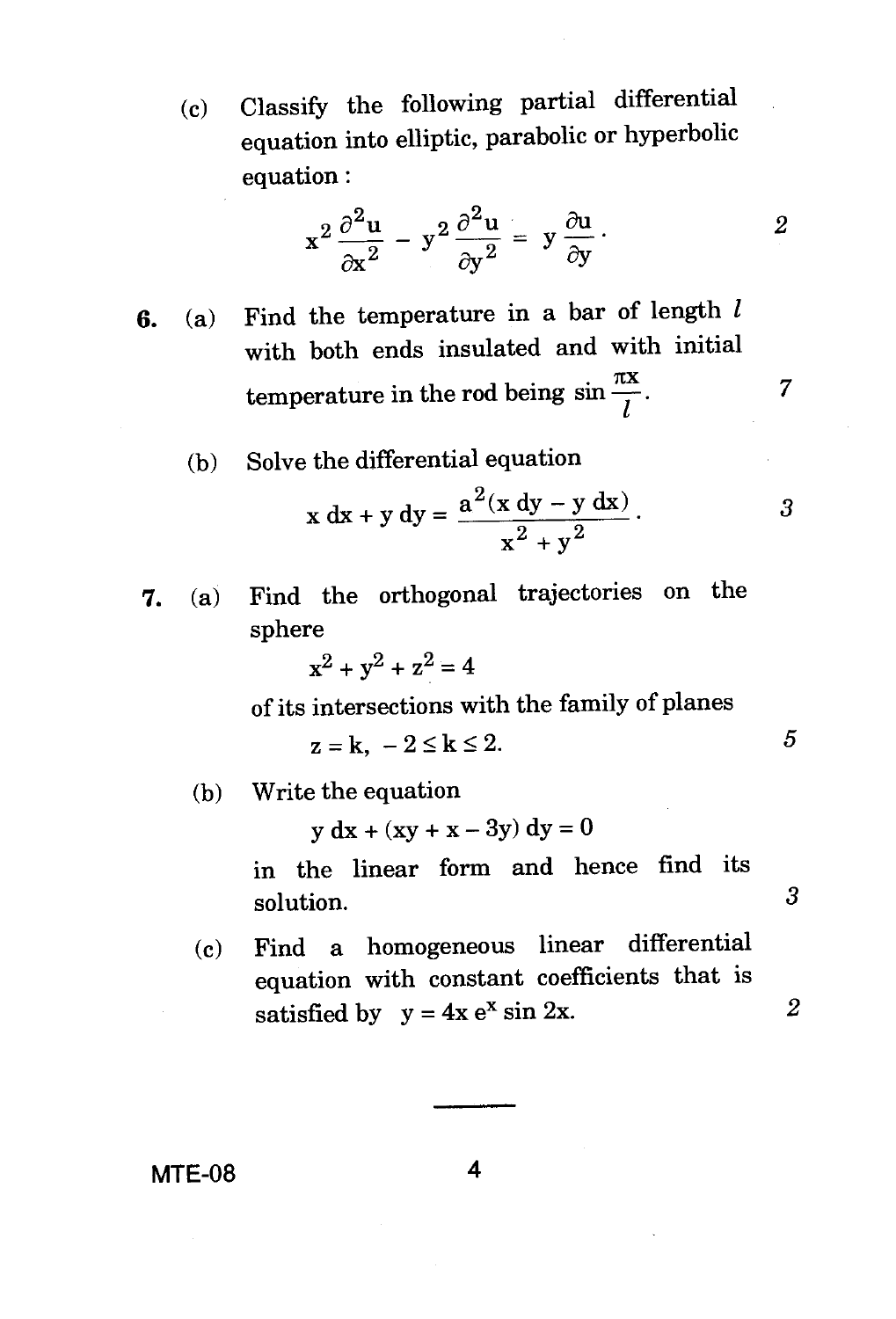एम.टी.ई.-08

स्नातक उपाधि कार्यक्रम

सत्रांत परीक्षा

#### जून, 2014

# ऐच्छिक पाठ्यक्रम : गणित

# एम.टी.ई.-08: अवकल समीकरण

समय : २ घण्टे

अधिकतम अंक : 50

(कुल का : 70%)

- नोट: प्रश्न सं. 1 करना अनिवार्य है । प्रश्न सं. 2 से 7 में से कोई चार प्रश्न कीजिए । कैलकुलेटरों का प्रयोग करने की अनमति नहीं है ।
- बताइए कि निम्नलिखित कथन सत्य हैं या असत्य । 1. प्रत्युदाहरण अथवा संक्षिप्त उपपत्ति की सहायता से अपने उत्तर की पृष्टि कीजिए ।  $2 \times 5 = 10$

(क) अवकल समीकरण 
$$
\frac{dy}{dx} + \sin\left(\frac{dy}{dx}\right) = 0
$$
 की घात 1  
है ।

(ख) अवकल समीकरण

$$
y = px + p - p^2 \ \overrightarrow{\mathfrak{nsl}} \quad p = \frac{dy}{dx},
$$

का हल  $y = cx + c - c^2$  है (c एक स्वेच्छ अचर है)।

**MTE-08** 

P.T.O.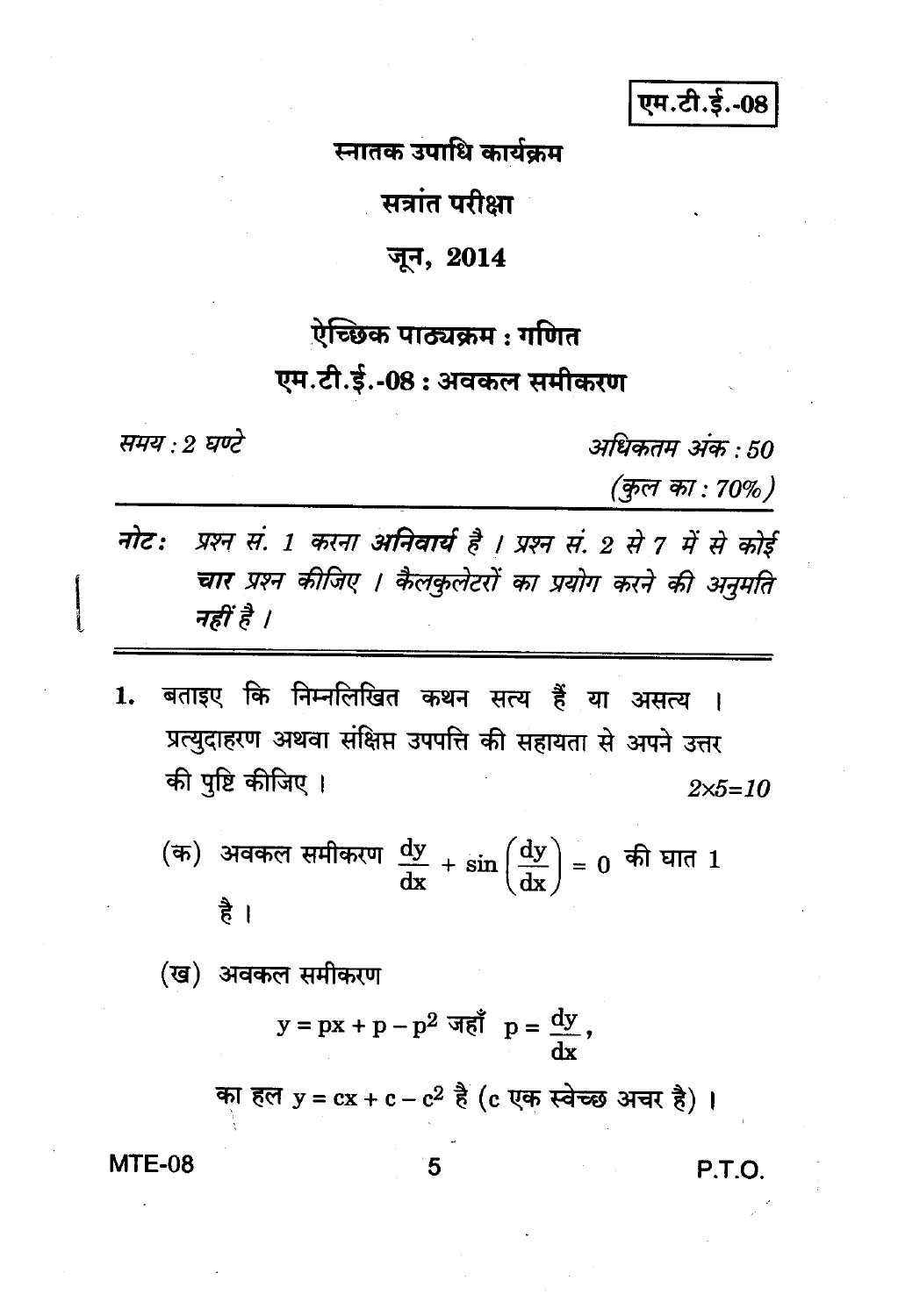(ग) दो स्वतंत्र चरों x और y में द्वितीय कोटि आंशिक अवकल समीकरण का सबसे व्यापक रूप

$$
A\frac{\partial^2 u}{\partial x^2} + 2B\frac{\partial^2 u}{\partial x \partial y} + C\frac{\partial^2 u}{\partial y^2} + D\frac{\partial u}{\partial x} + E\frac{\partial u}{\partial y} + Fu = G,
$$
  
होता है, जहाँ A, B, C, D, E, F और G केवल अचर  
होते हैं l

(घ) समीकरण  $yz dx + (x<sup>2</sup>y - xz) dy + (x<sup>2</sup>z - xy) dz = 0$ समाकलनीय नहीं है।

(ङ) अवकल समीकरण  

$$
y'' - 2y' = e^x \sin x
$$
का विशेष समाकल  $\frac{1}{2}$  e<sup>x</sup> sin x  $\frac{1}{6}$  l

(क) निम्नलिखित अवकल समीकरण को हल कीजिए :  $2.$ 

$$
\frac{dy}{dx} = \frac{x + 2y - 3}{2x + y - 3}
$$
3

(ख) अवकल समीकरण हल कीजिए:

$$
x\frac{dy}{dx} + y = y^2 \ln x.
$$

 $\overline{4}$ 

(ग) दिया गया है कि 
$$
y_1(x) = \frac{1}{x}
$$
 अवकल समीकरण  
2x<sup>2</sup>y'' + 3x y' - y = 0, x > 0  
का एक हल हो, तो समीकरण का दूसरा रैखिकतः

स्वतंत्र हल ज्ञात कीजिए ।

**MTE-08**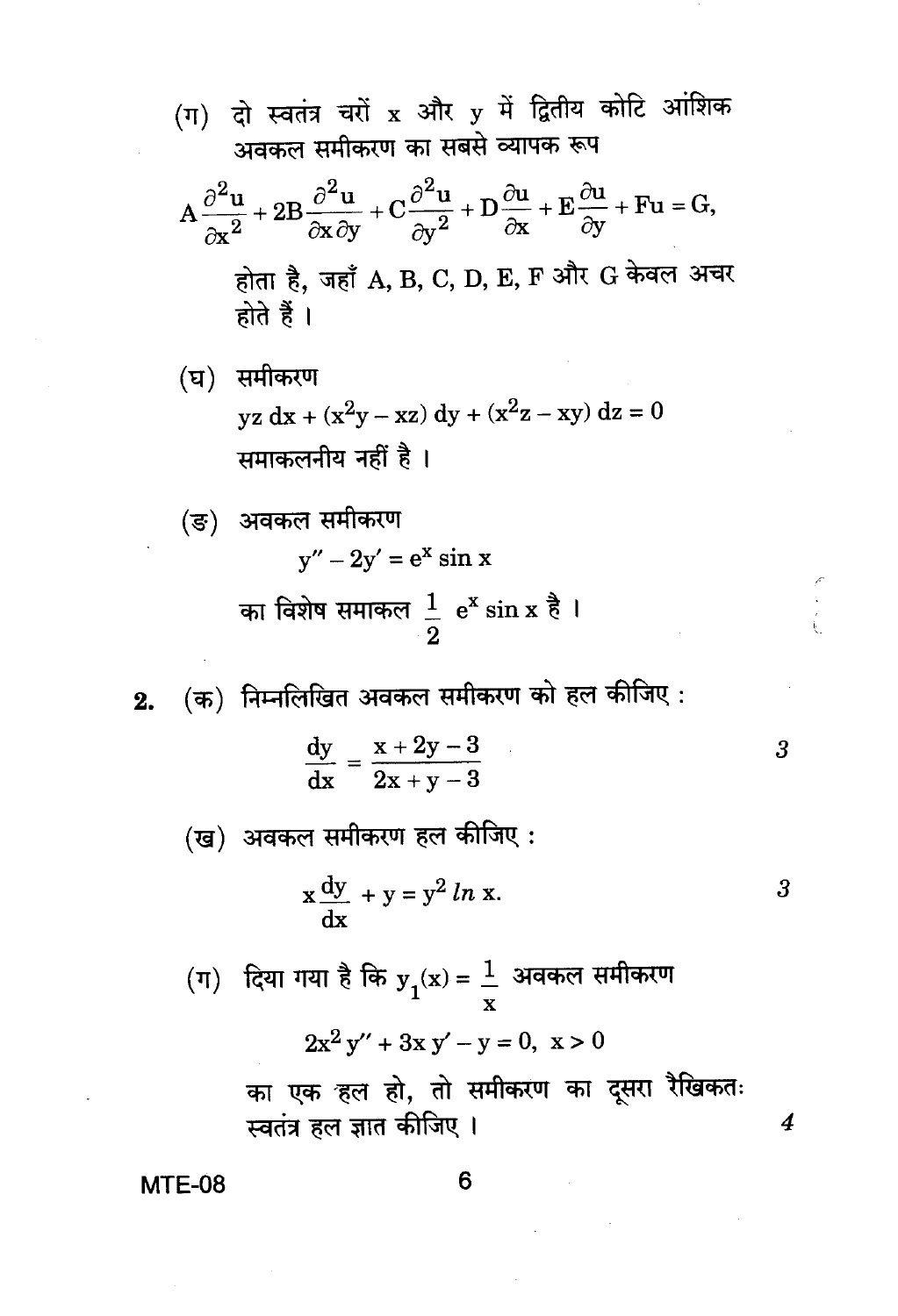3. (क) युगपत अवकल समीकरण

$$
\frac{dx}{(x-y)y^2} = \frac{dy}{-(x-y)x^2} = \frac{dz}{z(x^2+y^2)}
$$

को हल कीजिए ।

(ख) अवकल समीकरण

$$
\frac{\mathrm{d}^2 y}{\mathrm{d} x^2} - 2\frac{\mathrm{d} y}{\mathrm{d} x} + y = x^2 \mathrm{e}^{3x}
$$

का हल प्राप्त कीजिए।

(ग) निम्नलिखित अवकल समीकरण

$$
\frac{d^2y}{dx^2} + x^2y = \sec nx;
$$

जहाँ n एक अचर है, का हल प्राचल विचरण विधि द्वारा प्राप्त कीजिए ।

(क) एक विशिष्ट जीवाणु संवर्ध में जीवाणु की वृद्धि दर  $\mathbf{4}$ उपस्थित संख्या के समानुपाती है । यदि 4 घंटे में जीवाणु की संख्या दुगुनी हो जाती हो, तो 12 घंटे बाद कितने जीवाणु होंगे ?

(ख) आशिक अवकल समीकरण  
\nxzp + yzq = xy  
\nका हल प्राप्त कीजिए ।  
\n(ग) चार्पिट विधि द्वारा समीकरण  
\n
$$
z - px - qy = p^2 + q^2
$$
  
\nका हल प्राप्त कीजिए ।  
\n(क) अवकल समीकरण  
\n
$$
\frac{\partial^2 z}{\partial x^2} - \frac{\partial^2 z}{\partial y^2} + 3 \frac{\partial z}{\partial y} + \frac{\partial z}{\partial x} - 2z = e^{x-y} - x^2y
$$

का हल प्राप्तं कीजिए ।  
\n(ख) हल कीजिए :  
\n
$$
x^2y'' - 2xy' + 2(1 + x^2)y = 0, x > 0.
$$

 $\overline{7}$ 

**MTE-08** 

5.

 $\overline{4}$ 

 $\boldsymbol{\beta}$ 

 $\overline{\mathbf{3}}$ 

 $\boldsymbol{4}$ 

P.T.O.